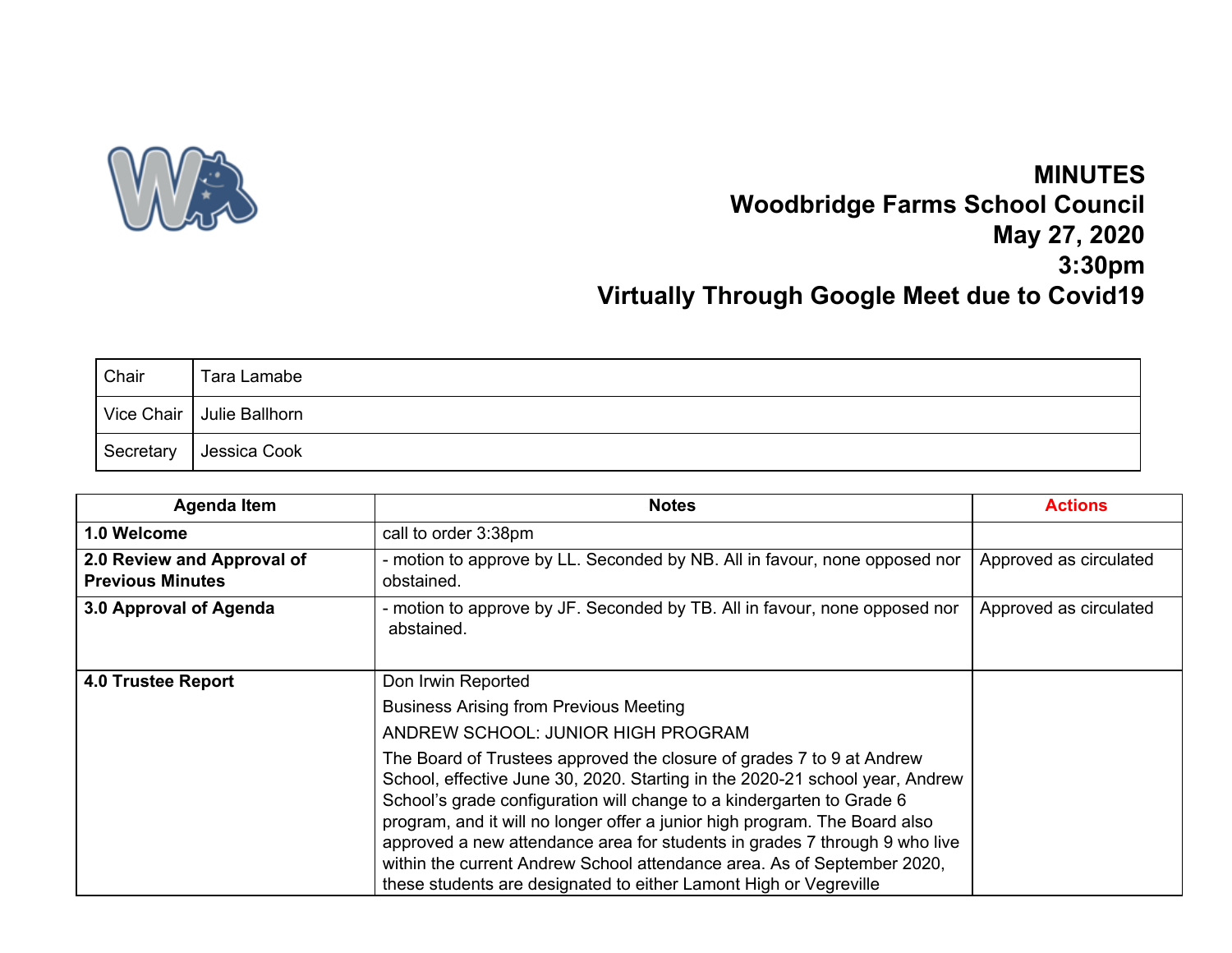| Composite High, depending on where they reside. Before making a final<br>decision, the Board spent a considerable amount of time reviewing and<br>analyzing data submitted by EIPS administration and feedback collected<br>from the community.<br><b>BACKGROUND</b>                                                                                                                                                                                                                                                                                                                                                                                                                                                                                                                                                                                                                                                                                                                                                                                                                                                                         |  |
|----------------------------------------------------------------------------------------------------------------------------------------------------------------------------------------------------------------------------------------------------------------------------------------------------------------------------------------------------------------------------------------------------------------------------------------------------------------------------------------------------------------------------------------------------------------------------------------------------------------------------------------------------------------------------------------------------------------------------------------------------------------------------------------------------------------------------------------------------------------------------------------------------------------------------------------------------------------------------------------------------------------------------------------------------------------------------------------------------------------------------------------------|--|
| In fall 2018, the Board launched a review of the senior high program at<br>Andrew School. Multiple public consultations were conducted with students,<br>staff, families, officials and community members—three working-group<br>meetings, a student forum, surveys and four public meetings. The<br>consultations confirmed the low enrolment numbers at the senior high level<br>limits access to enhanced educational opportunities compared to other<br>schools within the Division. As a result, the Board approved the closure of<br>the senior high grades,                                                                                                                                                                                                                                                                                                                                                                                                                                                                                                                                                                           |  |
| effective June 30, 2019.                                                                                                                                                                                                                                                                                                                                                                                                                                                                                                                                                                                                                                                                                                                                                                                                                                                                                                                                                                                                                                                                                                                     |  |
| What the consultations also revealed: Students in the junior high grades<br>were facing similar issues in terms of access and equity of education. Last<br>year, 26 students were enrolled in the junior high grades at Andrew School.<br>For the 2019-20 school year, that number dropped to 10-a figure that's<br>projected to stay roughly the same for the immediate future. With such low<br>numbers, students don't have the same programming available as other<br>junior highs do within the Division (see "Andrew School Public Consultations:<br>Report Summary"). As such, at the April 23 Board meeting, trustees directed<br>administration to produce a report about Andrew School's junior high<br>program, which included information about enrolment, programming,<br>infrastructure, demographics, transportation and more. Taking all the data<br>and feedback into consideration, the Board decided the best way to address<br>the issue of equity of education for students living within the Andrew School<br>attendance area is to close the school's junior high program. Redirecting<br>students to Lamont High and |  |
|                                                                                                                                                                                                                                                                                                                                                                                                                                                                                                                                                                                                                                                                                                                                                                                                                                                                                                                                                                                                                                                                                                                                              |  |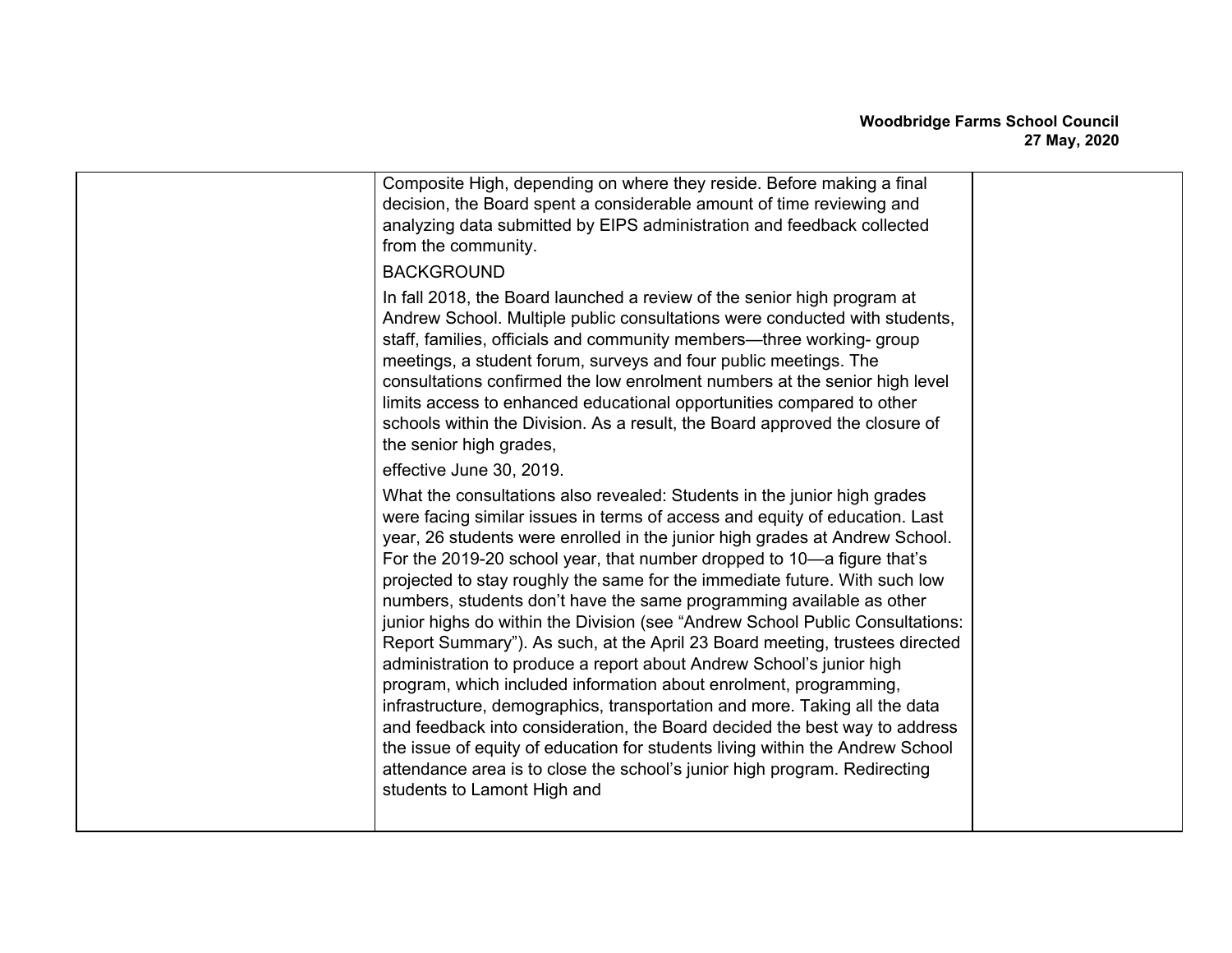|                   | Vegreville Composite High allows junior high students to have better access<br>to programming options, program- specialty teachers, extracurricular<br>opportunities, team sports and a more well-rounded junior high experience.                                                                                                                                          |  |
|-------------------|----------------------------------------------------------------------------------------------------------------------------------------------------------------------------------------------------------------------------------------------------------------------------------------------------------------------------------------------------------------------------|--|
|                   | <b>TRANSITION</b>                                                                                                                                                                                                                                                                                                                                                          |  |
|                   | Between now and September 2020, EIPS will work closely with families<br>impacted by this decision to ensure the transition to the new school is<br>handled smoothly and with sensitivity. Additionally, the Division will ensure<br>any facility requirements, support services and student transportation needs<br>are dealt with in advance of the first day of classes. |  |
| 5.0 School Report | Andy Cunningham & Teri Pearn presented: School Report                                                                                                                                                                                                                                                                                                                      |  |
|                   | • Information Items:                                                                                                                                                                                                                                                                                                                                                       |  |
|                   | ○ Staffing Updates:                                                                                                                                                                                                                                                                                                                                                        |  |
|                   | ■ Eleesha Gatti, teacher for the Elementary                                                                                                                                                                                                                                                                                                                                |  |
|                   | <b>Autism Program</b>                                                                                                                                                                                                                                                                                                                                                      |  |
|                   | • currently teaching grade 1 at Wye                                                                                                                                                                                                                                                                                                                                        |  |
|                   | School                                                                                                                                                                                                                                                                                                                                                                     |  |
|                   | Hillary Dool, educational assistant for the                                                                                                                                                                                                                                                                                                                                |  |
|                   | <b>Elementary Autism Program</b>                                                                                                                                                                                                                                                                                                                                           |  |
|                   | • currently working at Lakeland Ridge                                                                                                                                                                                                                                                                                                                                      |  |
|                   | ■ Tricia Melynk, teacher for our second                                                                                                                                                                                                                                                                                                                                    |  |
|                   | Impact (Transitions) Program                                                                                                                                                                                                                                                                                                                                               |  |
|                   | • currently teaching grade 3 at Glen                                                                                                                                                                                                                                                                                                                                       |  |
|                   | Allen                                                                                                                                                                                                                                                                                                                                                                      |  |
|                   | Grade 4 - TBD                                                                                                                                                                                                                                                                                                                                                              |  |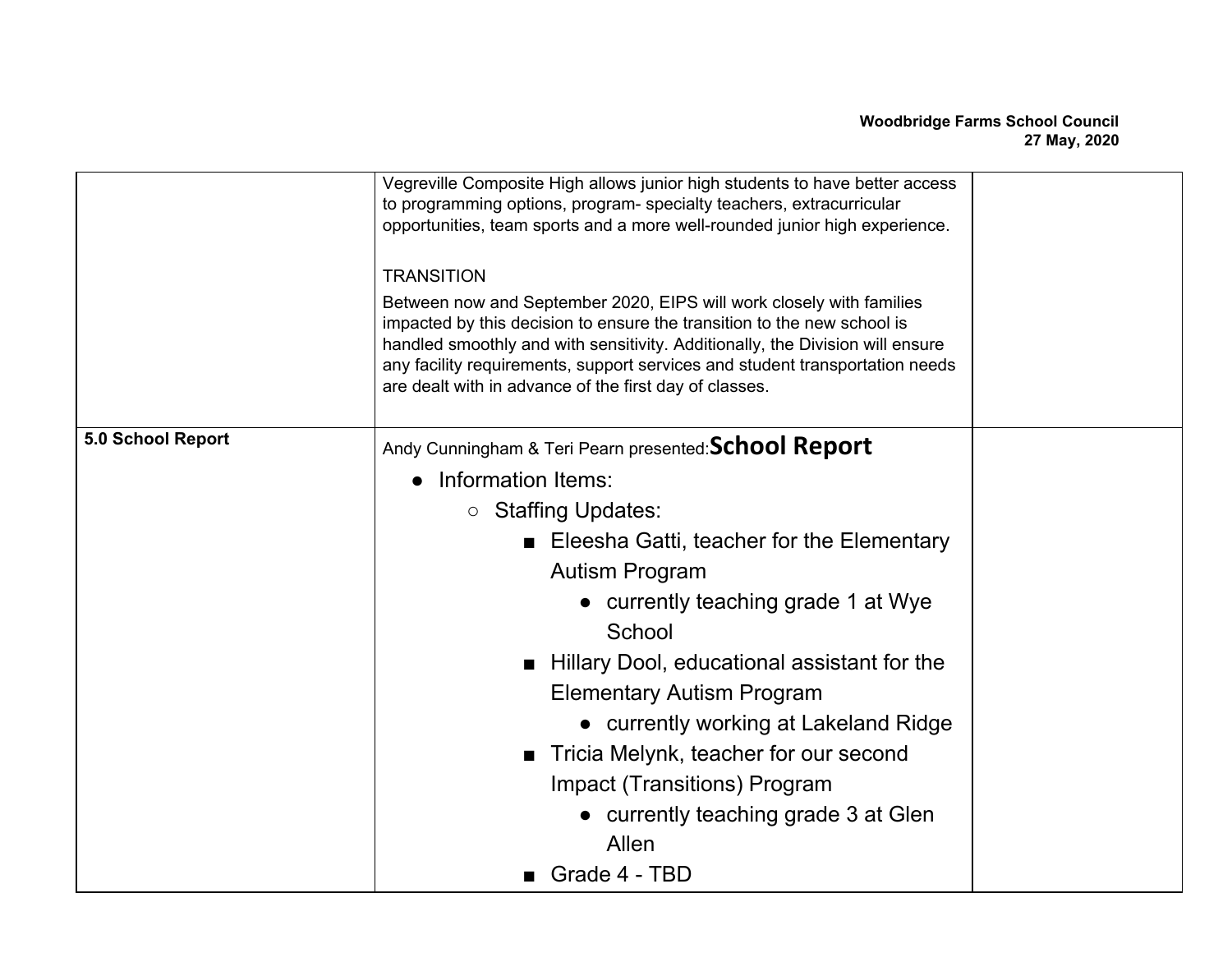| ■ Counsellor position - TBD                     |  |
|-------------------------------------------------|--|
| a variety of EA positions - TBD                 |  |
| $\circ$ End of the year dates                   |  |
| ■ June 19 - last day of alternative instruction |  |
| ■ June 22-26 - return of all school materials   |  |
| ■ June 23 - Grade 6 farewell                    |  |
| ■ June 26 - Report Cards go live                |  |
| ○ Report Cards                                  |  |
| accessible through PowerTeacher Pro             |  |
| single grades in the following subjects:        |  |
| • Kindergarten: Early Literacy & Early          |  |
| <b>Numeracy</b>                                 |  |
| Division 1: LA & Math                           |  |
| Division 2: LA, Math, Social, Science           |  |
| grades based upon the achievement of the        |  |
| whole year                                      |  |
| brief comments in each subject                  |  |
| $\circ$ Credits                                 |  |
| All school materials (ie: books,                |  |
| Chromebooks) must be returned before            |  |
| any credits are applied to student              |  |
| accounts                                        |  |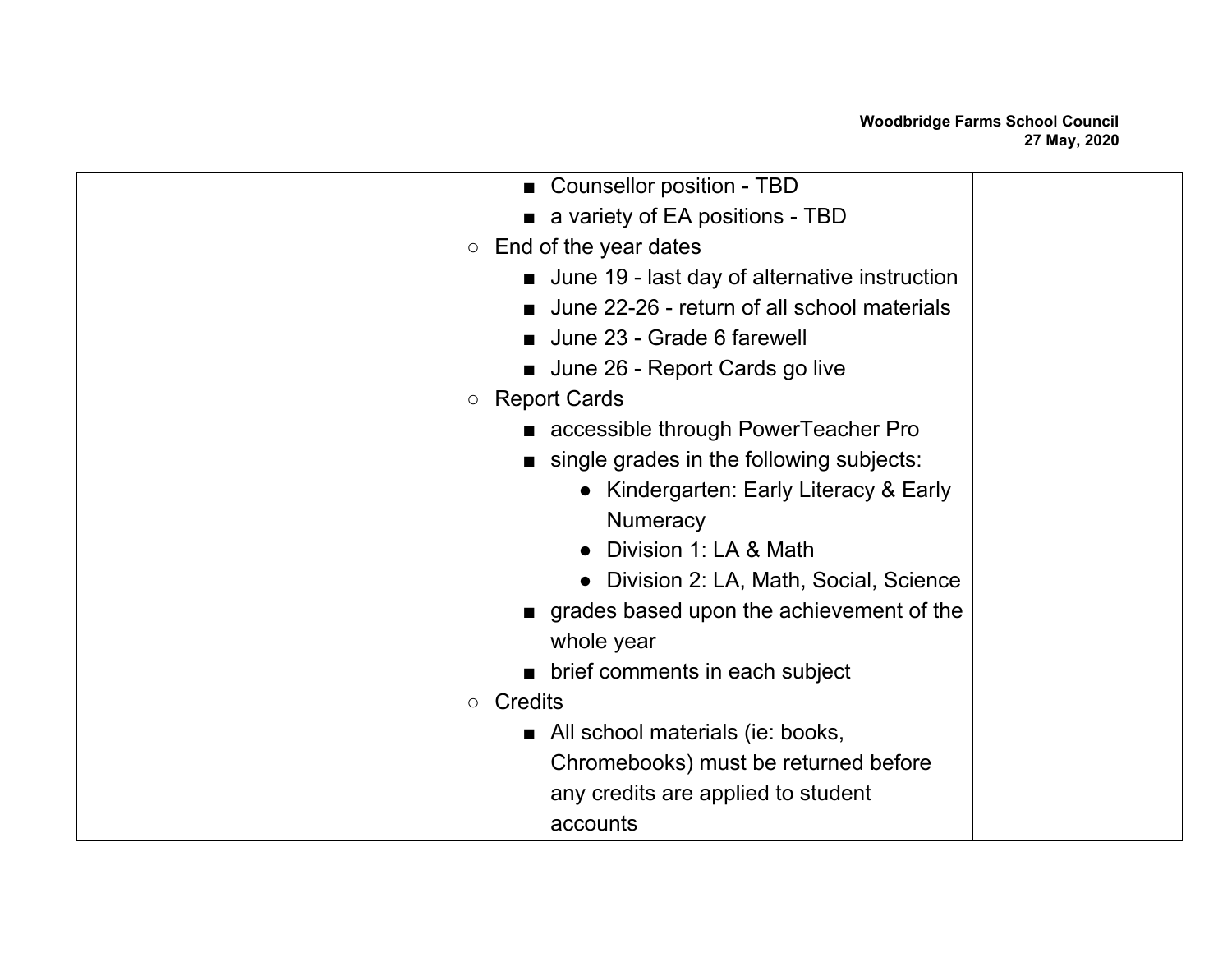| ■ Chromebooks returned will need to be          |  |
|-------------------------------------------------|--|
| charged and ready for inspection                |  |
| ■ damaged, broken or lost materials will        |  |
| need to be paid for                             |  |
| any fines will be added to student              |  |
| accounts                                        |  |
| <b>Retirees &amp; Staff Farewell</b><br>$\circ$ |  |
| $\blacksquare$ 4 Retirees this year:            |  |
| • Lynne Nadema                                  |  |
| • Francie Davies                                |  |
| • Vicki Tanahill                                |  |
| • Mona Sawatsky                                 |  |
| $\blacksquare$ Farewell to:                     |  |
| • Corie Plant                                   |  |
| • Shawna Resalat                                |  |
| • Nicole McCarthy                               |  |
| ○ Yearbook - online purchase                    |  |
| information found on the school website:        |  |
| https://www.woodbridgefarms.ca/ho<br>$\bullet$  |  |
| me/news/post/order-your-2019-20-y               |  |
| earbook                                         |  |
| Kindergarten Open House<br>$\bigcirc$           |  |
| ■ postponed until August 26, 2020               |  |
|                                                 |  |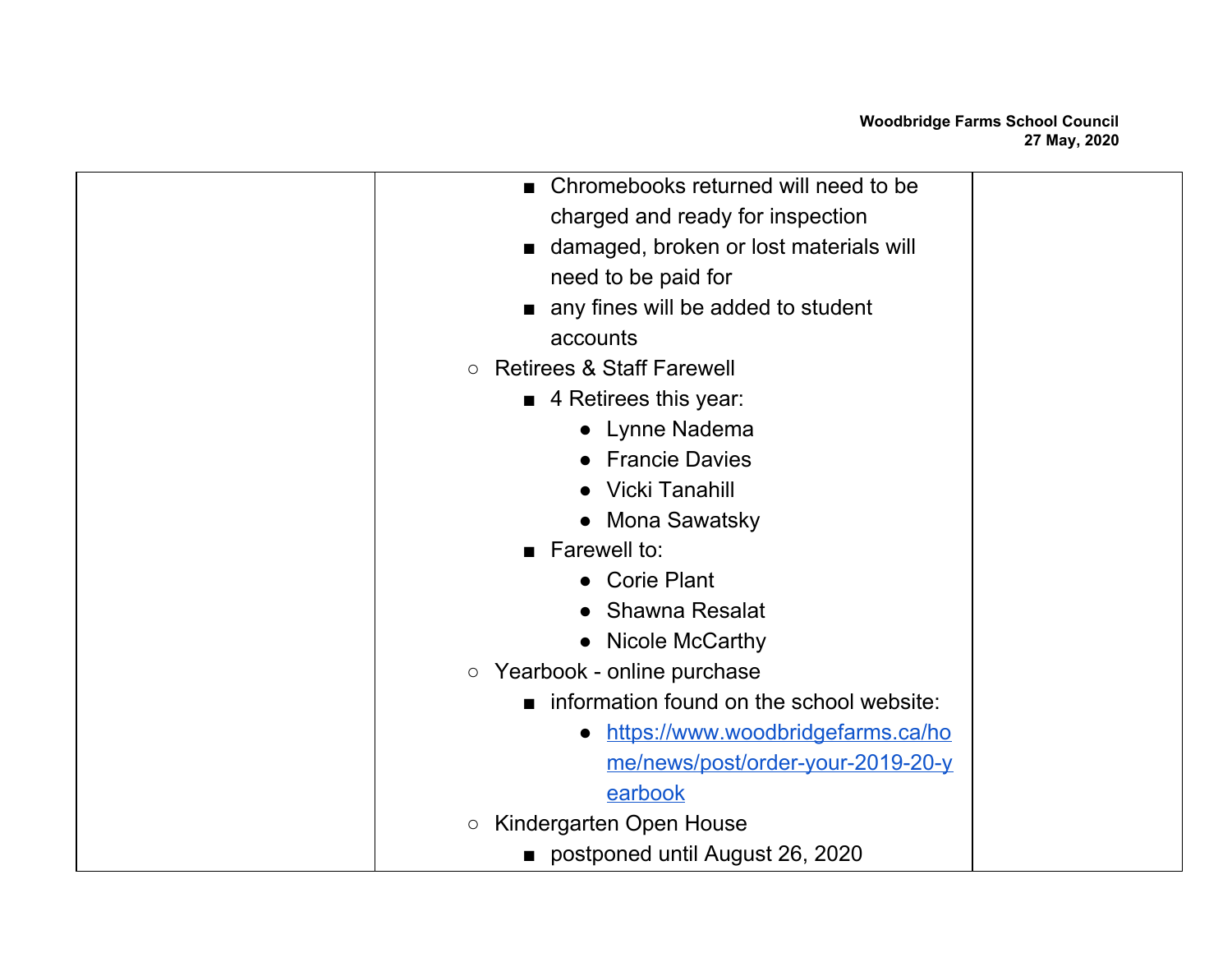| Information and an introductory slideshow<br>$\blacksquare$<br>were emailed out to all parents                                                                                                                                                                                                           |  |
|----------------------------------------------------------------------------------------------------------------------------------------------------------------------------------------------------------------------------------------------------------------------------------------------------------|--|
| ■ Brief survey for families to inform us of any                                                                                                                                                                                                                                                          |  |
| important information about their children                                                                                                                                                                                                                                                               |  |
| <b>Next School Year:</b>                                                                                                                                                                                                                                                                                 |  |
| Province has given us 3 options (return as<br>$\circ$<br>normal with restrictions and alternative learning<br>was announced just as meeting was closing)<br>Things to consider for next year:<br>$\bigcirc$<br>Assemblies<br><b>Music classes</b><br>Christmas concert<br>School dances<br>■ Field Trips |  |
| • survey coming out for parents<br>$\circ$ June, possibly September<br>again<br>should we reduce or eliminate field<br>trips?                                                                                                                                                                            |  |
| Discussion Items (Parent's Association):<br>Milk Program (PA will discuss)<br>$\bigcirc$                                                                                                                                                                                                                 |  |